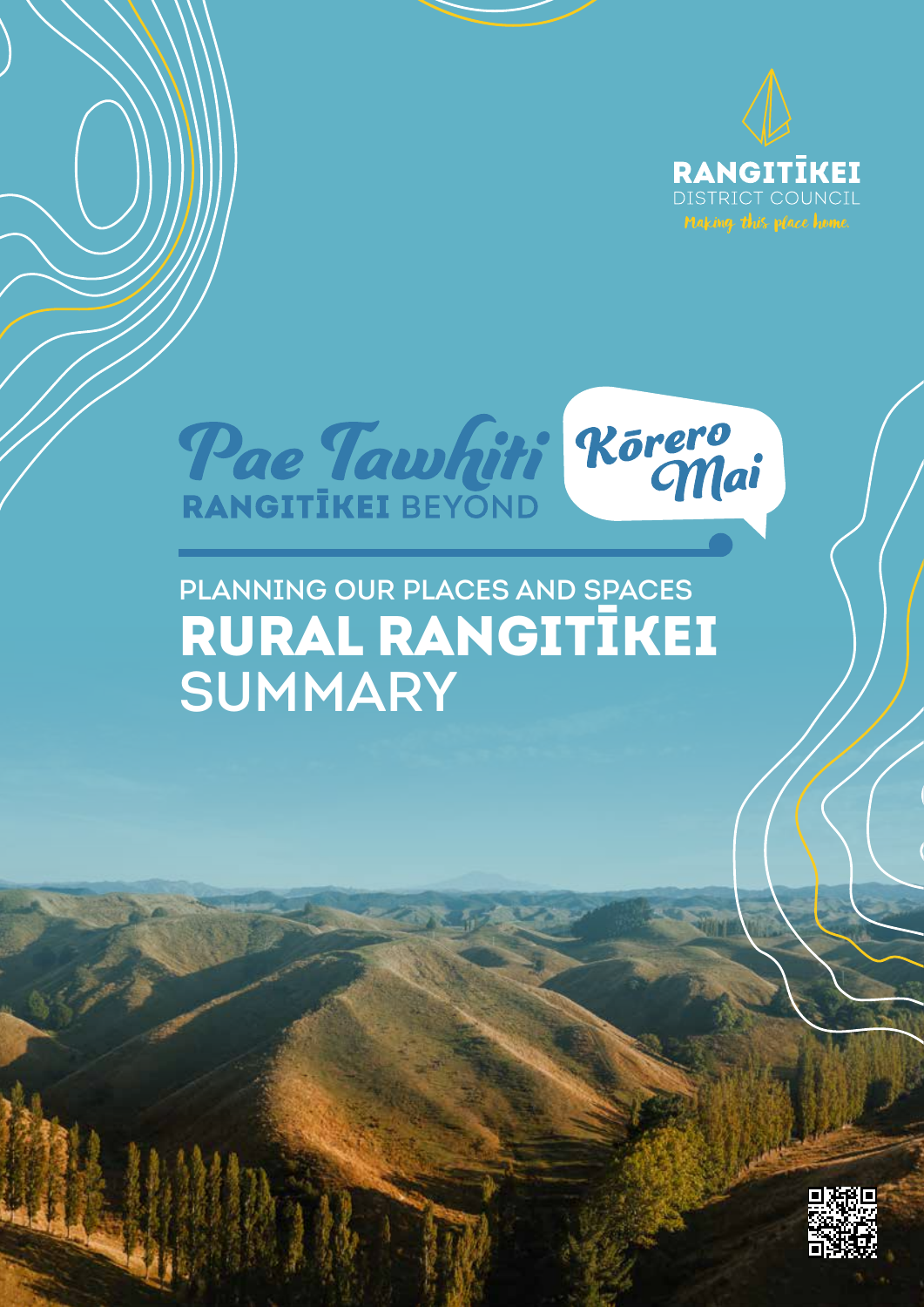**Find out more at www.rangitikei.govt.nz/paetawhiti**

## RURAL RANGITīKEI

**Self-reliant and community-minded, rural Rangitīkei is the backbone of our economy and our communities. More than a third of our district's GDP comes from agriculture and forestry.**

We have some challenges, including managing land susceptible to erosion and flooding, and the transport networks that traverse these zones.

Pae Tawhiti Rangitīkei Beyond is primarily concerned with places where new development can occur – this includes lifestyle blocks.

To protect our high-value versatile soils and to preserve our rural openness, we intend to consolidate most lifestyle living areas around existing towns and settlements. This will also enable connection to more urban services for residents.

Rural service activities and industries are important to support the rural economy. In the future, we will process more of our local products, so we want to hear your thoughts on what activities should be enabled in our rural environments.

Our unique landscapes offer lots of opportunity for tourism business to establish. What do you think the opportunities are in the post-Covid world for those businesses wanting to leverage off the visitor economy? How can land use planning support these opportunities?

Carbon farming is becoming more popular in New Zealand. What do you think the future of carbon farming in the Rangitīkei is? What impacts do you think it might have on our environment and communities? How can we leverage off the carbon economy?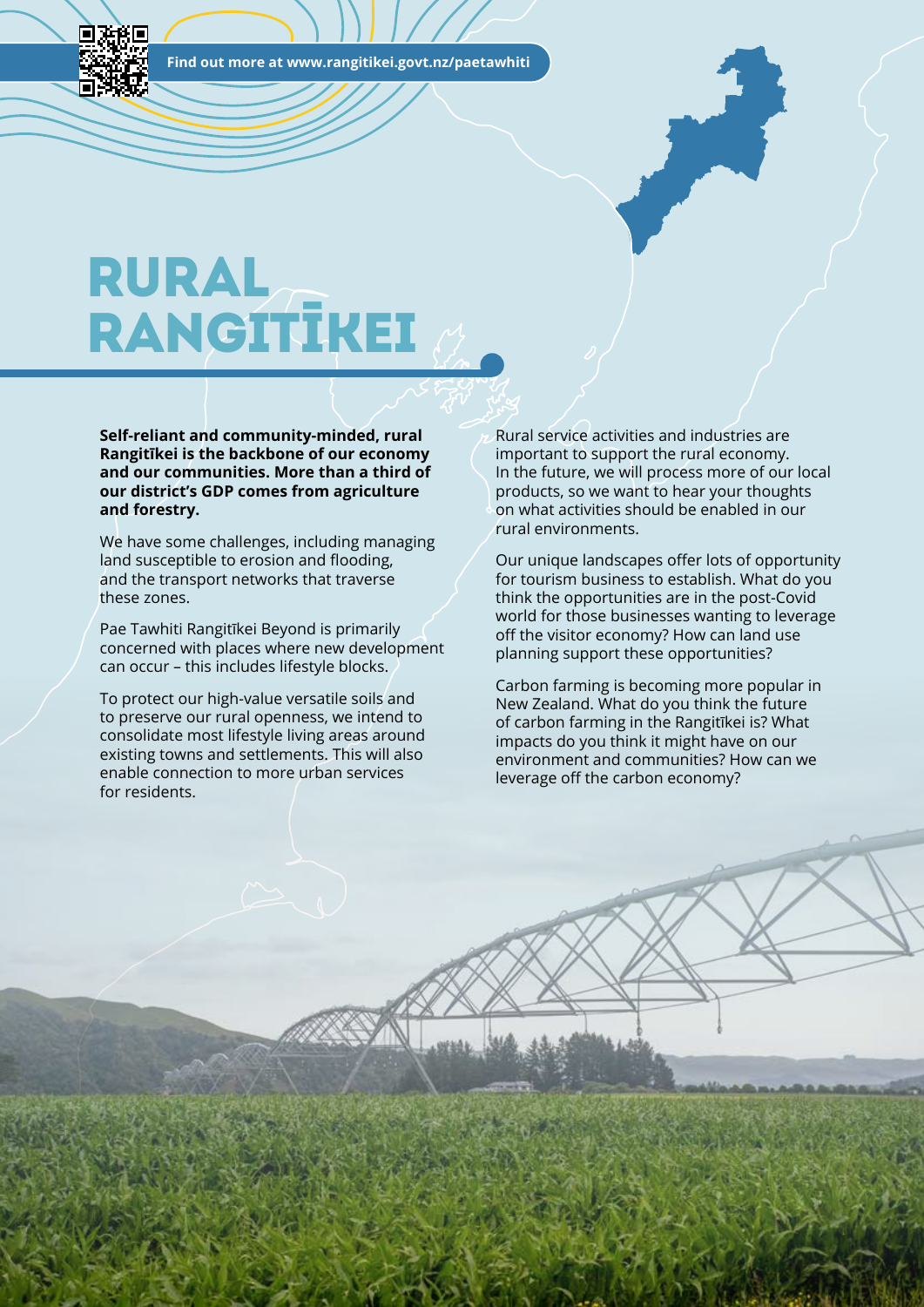

#### **FEEDBACK FORM** Feedback closes 19 April 2022 Attach additional pages if required.

*Have your say as we create a spatial plan for our future* 



מעפותו<br>יימות

| <b>My settlement is</b>                                                                                                   | What do you think the future of carbon farming<br>in the Rangitīkei is?                                                                 |
|---------------------------------------------------------------------------------------------------------------------------|-----------------------------------------------------------------------------------------------------------------------------------------|
| My connection to this place is<br>I live there $\begin{pmatrix} 1 & 1 & 1 \end{pmatrix}$ lies is the live there<br>Other_ |                                                                                                                                         |
| How do you see our rural environments changing<br>in the future?                                                          |                                                                                                                                         |
|                                                                                                                           | What do you think the opportunities are in the<br>post-Covid world for those businesses wanting to<br>leverage off the visitor economy? |
|                                                                                                                           |                                                                                                                                         |
| Where should we allow new lifestyle blocks to<br>develop?                                                                 |                                                                                                                                         |
|                                                                                                                           | What are the opportunities / challenges facing Rural<br><b>Rangitīkei?</b>                                                              |
|                                                                                                                           |                                                                                                                                         |
| What rural service activities or industries should<br>be enabled in the rural environment?                                |                                                                                                                                         |
|                                                                                                                           | <b>Further comments</b>                                                                                                                 |
|                                                                                                                           |                                                                                                                                         |
|                                                                                                                           |                                                                                                                                         |